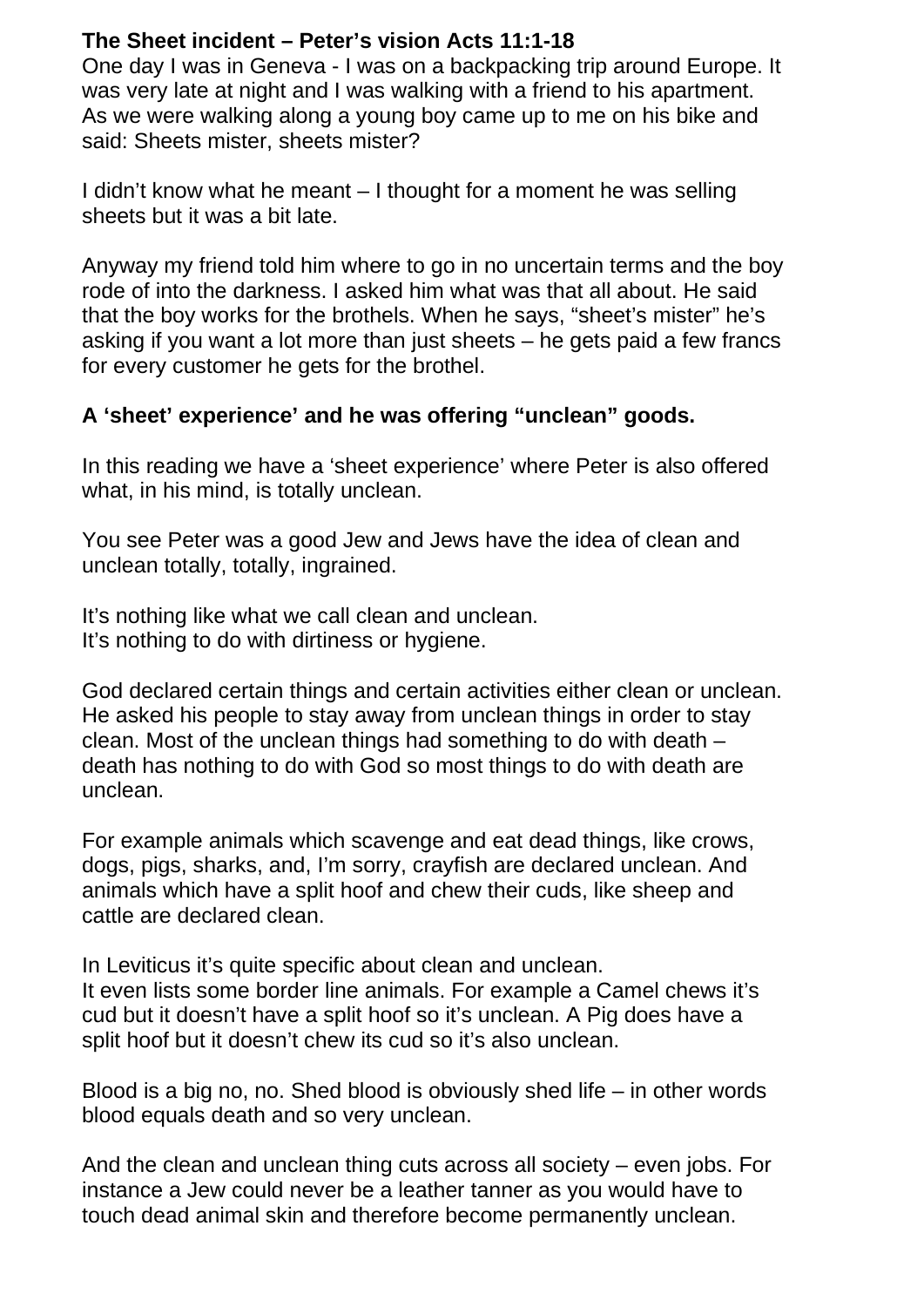Clean unclean was even racial. Any race that was not Jewish was obviously unclean. A good Jew would not even walk in the shadow of a Gentile – which is a non Jew.

Of course there's sin and accidents where people deliberately or accidentally touch things that are unclean so they remain cut of from God – only totally clean things come into God's presence.

So out of grace God introduces the sacrificial system in which people who have become unclean – most often by sin - can sacrifice pure, clean animals, to wash away all uncleanness.

(you know how it all works)

The blood of an innocent lamb for instance removes all the guilt of sin. No wonder John the Baptist saw Jesus his cousin for the first time and said: "behold the lamb of God"

Today Peter who has been a faithful Jew all his life is confronted with a sheet full of unclean animals and God says: Kill and eat. Kill that porker and eat. Kill that venison and eat. Boil that crayfish and eat. Of course Peter says, "surely not, I can't do that Lord". The Lord replies, "surely yes! Do not call any thing unclean which I have made clean. Now Kill and eat.

God is saying that everything that was once a barrier between himself and us is removed – things are new after Easter. He's saying that Jesus blood was a sacrifice once and for all. Absolute, cleanliness, or better still, absolute forgiveness and access to the very

presence of God has been achieved once and for all by Jesus sacrifice.

It was a "sheet" experience for Peter to show him that there are no more unclean things. The Sheet experience was a turning point in God's plan of salvation.

Now funny enough: "While Peter was still thinking" about all this 3 men from Caesarea came to invite him to speak at the home of Cornelius.

I'm not sure if you realize how signify=cant this  $is - this$  is the turning point in mission history.

After the sheet experience he was invited to go to the home of Cornelius – which simply means Roman – with three other Romans.

Unheard of – unreal – unbelievable!! Imagine what it was like for Peter the Jewish Christina to go into an 'unclean" Roman home?

As he enters the home of Cornelius he says; ""*You know that we Jews are not allowed to have anything to do with Romans.*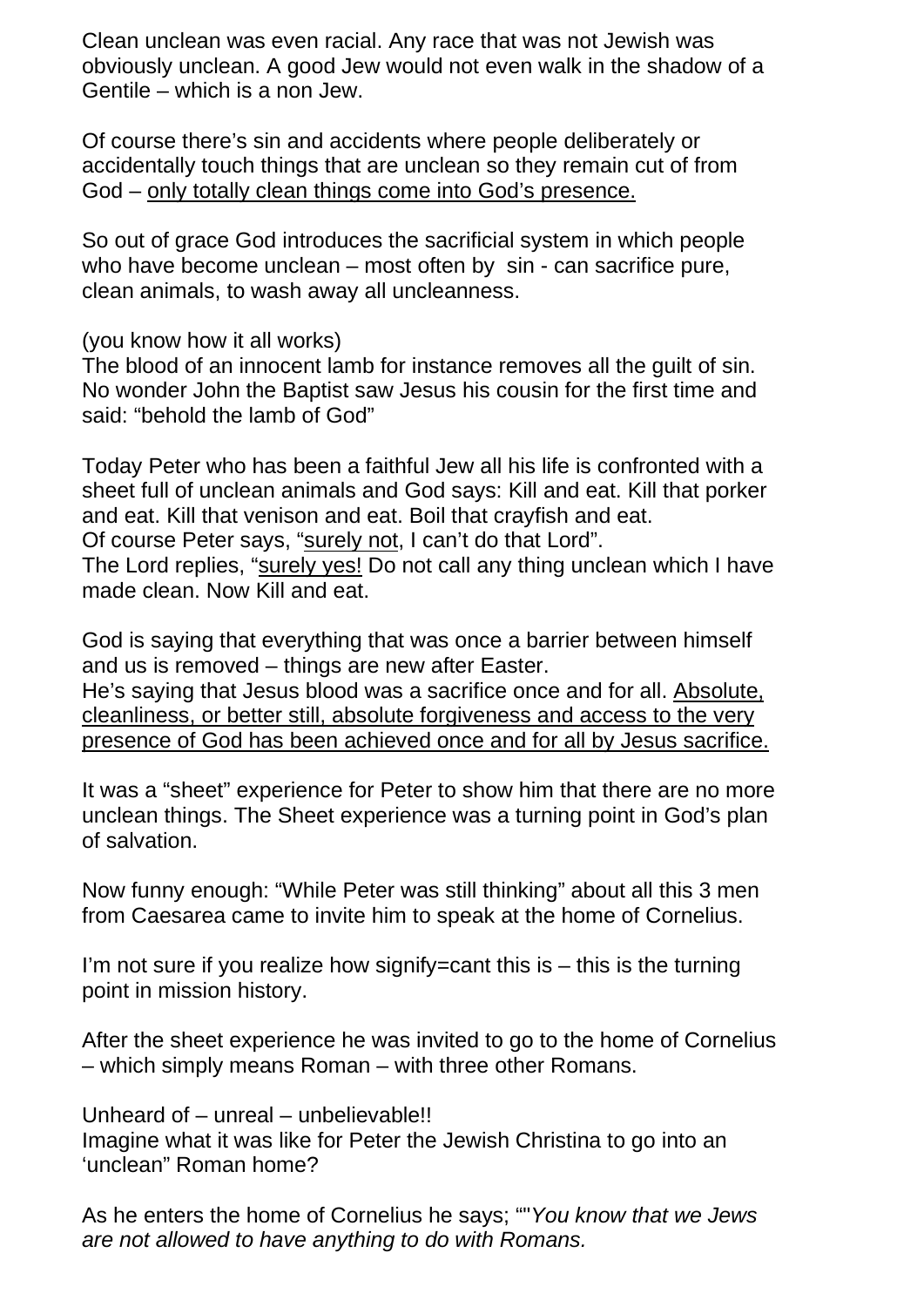He's clearly worried, he enters, and says; *But God has shown me that he doesn't think anyone is unclean or unfit. I am certain that God treats all people alike. God accepts everyone from every nation…* 

Then Peter the ex-Jewish person tells the Romans about Jesus.

- How he was a witness to the crucifixion and how God raised Jesus on the third day.
- How everything Jesus said and did was in accordance with what the prophets had announced all through history.
- How everyone who believes in Jesus him has forgiveness of all their sins.
- With Peter's message, which was not a carefully crafted sermon, just an account of the facts, the Holy Spirit was able to move the Romans from unbelief to belief – from being unsaved to being saved. **They asked to be baptised. Never been done before. Unheard of – un Kosha – but it happened.**

Peter goes home with a new conviction that all Christians are missionaries to all Gentiles (nations)

What do you think happened when he got home? News had got around.

He walked into Jerusalem into silence. What's the matter?? And then it came with thunder from his fellow Jews: *You went into the house of a Gentile and ate with them. You're gone! You're unclean! You're unfaithful!* 

So Peter explained the whole thing again – the sheet – what God said to do with the unclean animals, and the meeting with the Romans - his witness to Jesus death and resurrection – and most of all he told them how the Holy Spirit worked in their hearts.

## **What!! they said, "the Holy Spirit worked in them as well?"**

*Yes the same gift that enabled us to believe was given to them. "Who am I to oppose God?"* 

And that did it. When they heard this they had no further objections and praised God saying*: God has granted even the gentiles repentance unto life.* 

The gap was crossed.

- Now Jesus command to love your neighbour really meant what it meant that person next to you – that person in any context, in marriage, in sport, in business.
- The sheet was the practical message reminding them of the obvious  $=$ Jesus died for all people – all people have salvation.